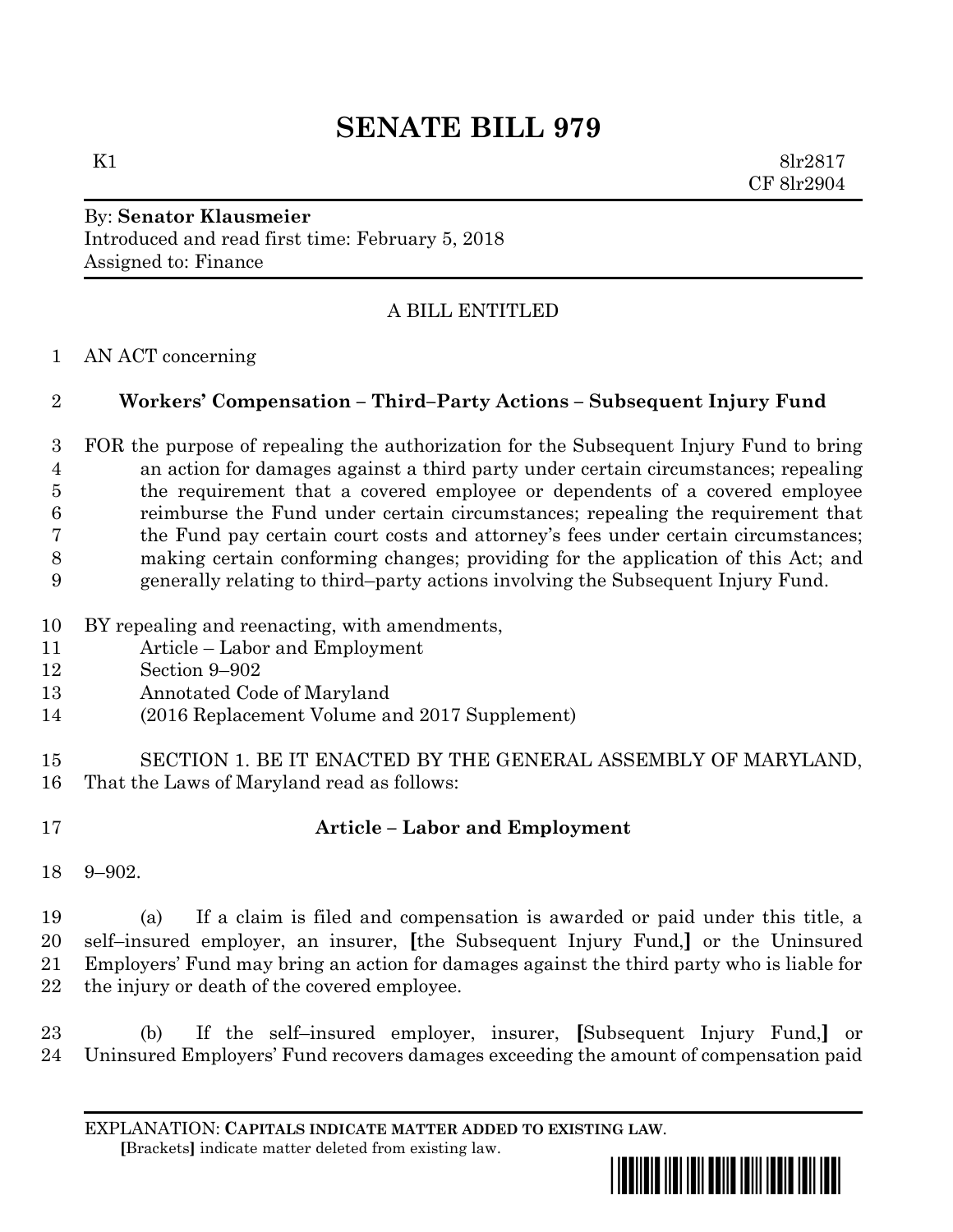#### **SENATE BILL 979**

 or awarded and the amount of payments for medical services, funeral expenses, or any other purpose under Subtitle 6 of this title, the self–insured employer, insurer, **[**Subsequent Injury Fund,**]** or Uninsured Employers' Fund shall:

 (1) deduct from the excess amount its costs and expenses for the action; and

 (2) pay the balance of the excess amount to the covered employee or, in case of death, the dependents of the covered employee.

 (c) If the self–insured employer, insurer, **[**Subsequent Injury Fund,**]** or Uninsured Employers' Fund does not bring an action against the third party within 2 months after the Commission makes an award, the covered employee or, in case of death, the dependents of the covered employee may bring an action for damages against the third party.

 (d) The period of limitations for the right of action of a covered employee or the dependents of the covered employee against the third party does not begin to run until 2 months after the first award of compensation made to the covered employee or the dependents under this title.

 (e) If the covered employee or the dependents of the covered employee recover damages, the covered employee or dependents:

 (1) first, may deduct the costs and expenses of the covered employee or dependents for the action;

 (2) next, shall reimburse the self–insured employer, insurer, **[**Subsequent Injury Fund,**]** or Uninsured Employers' Fund for:

- 
- 23 (i) the compensation already paid or awarded; and

 (ii) any amounts paid for medical services, funeral expenses, or any other purpose under Subtitle 6 of this title; and

(3) finally, may keep the balance of the damages recovered.

 (f) In an action brought by a covered employee or the dependents of the covered employee under subsection (c) of this section, the covered employee or the dependents of the covered employee, the self–insured employer, the insurer, **[**the Subsequent Injury Fund,**]** and the Uninsured Employers' Fund shall pay court costs and attorney's fees in the proportion that the amount received by each bears to the whole amount paid in settlement of any claim or satisfaction of any judgment obtained in the case.

 SECTION 2. AND BE IT FURTHER ENACTED, That this Act shall be construed to apply only prospectively and may not be applied or interpreted to have any effect on or